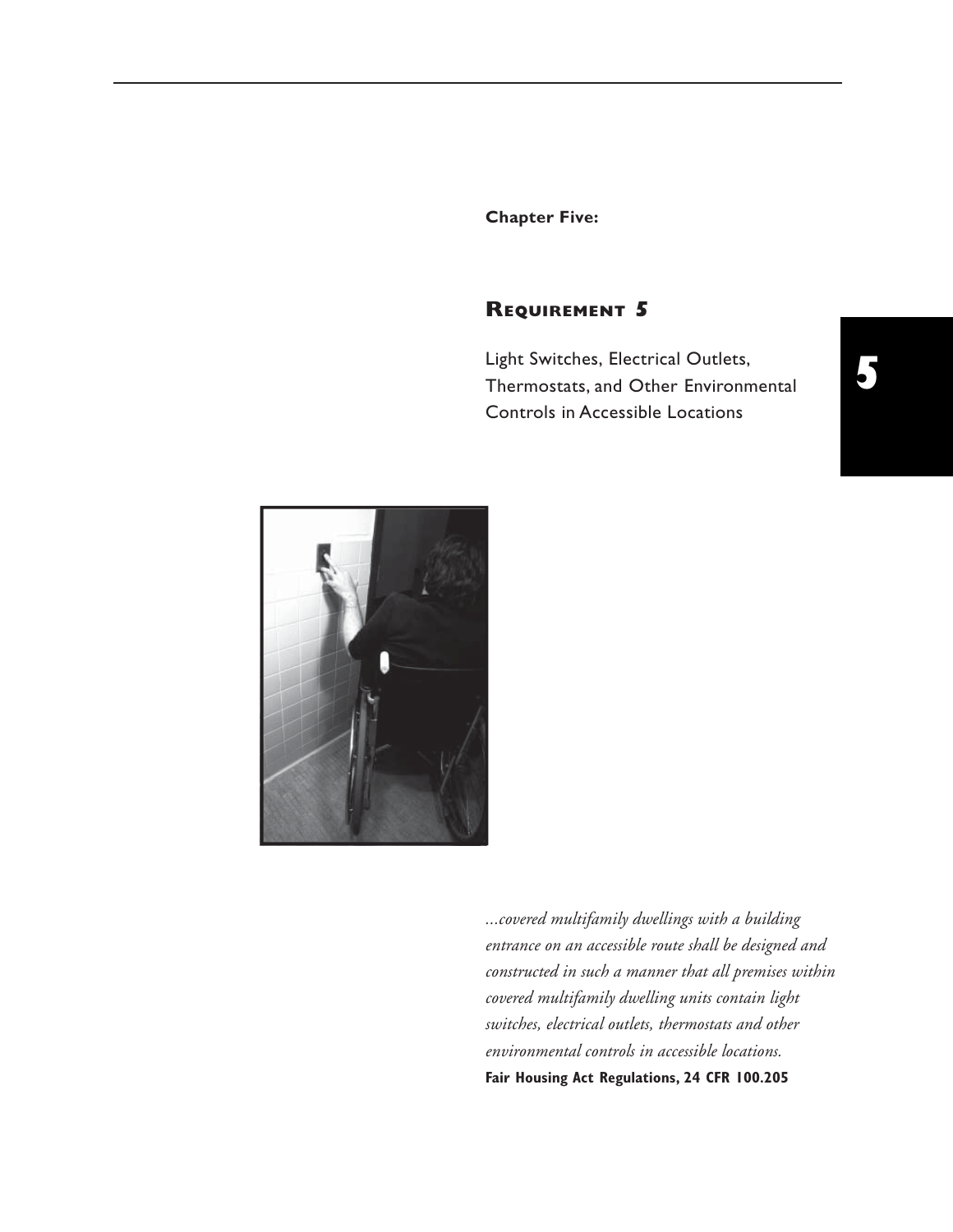

**All Covered Switches, Outlets, and Controls Operated on a Frequent Basis Must be in Accessible Locations**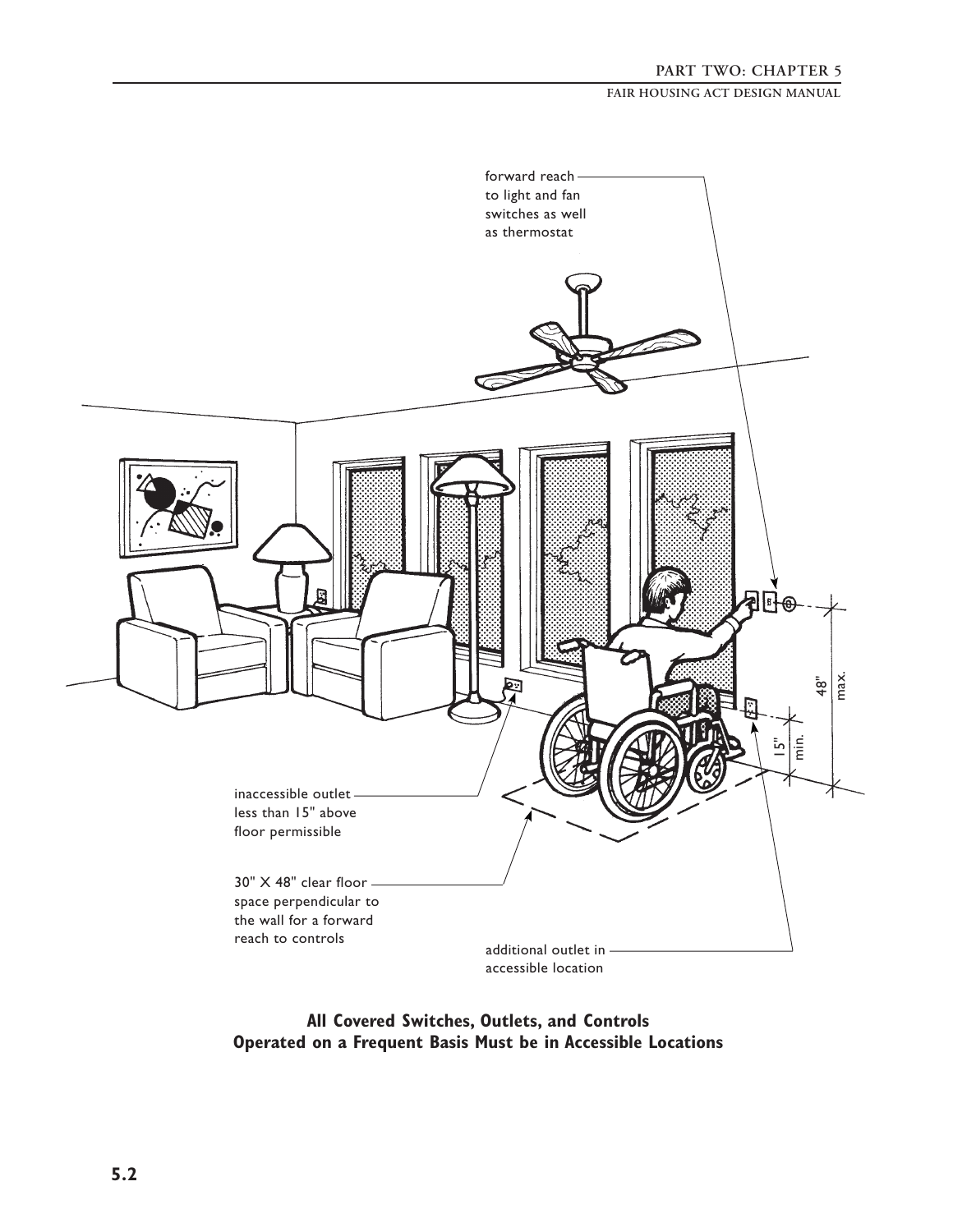#### **INTRODUCTION**

The ANSI specifications for accessible controls and operating mechanisms require a clear floor space to allow an approach by a person using a wheelchair, specify the height of the operable portion of the control, and require little or no force be exerted to operate the control. The Fair Housing Accessibility Guidelines (the Guidelines) do not require controls to be fully accessible but specify that light switches, electrical outlets, thermostats and other environmental controls, which are operated on a regular or frequent basis in the daily use of a dwelling unit, be in accessible locations.

The Guidelines' specifications for accessible locations, based on the ANSI (A117.1 - 1986) Standard, address where to position controls and outlets to be within the reach range of a seated user. Force and type of motion required to operate controls are not covered by the Guidelines.

# **CONTROLS AND OUTLETS SUBJECT TO THE REQUIREMENTS OF THE GUIDELINES**

**Environmental controls** such as thermostats and other heating, air-conditioning, and ventilation mechanisms including ceiling fans and electrically operated skylights must be positioned in accessible locations, as must **light switches** and **electrical outlets** for each room. All these covered controls and outlets must be in accessible locations, with a few exceptions.

The Guidelines allow, for example, controls or outlets that do not satisfy the requirements, if comparable controls or outlets in accessible locations are provided within the same area. Comparable controls or outlets are those that perform the same function. For example, floor outlets (which are inaccessible) or outlets mounted in the corner of kitchen counters are permitted under the Guidelines, provided other outlets are available to serve the same space or area.

Controls and outlets not covered by the Guidelines include circuit breakers or electrical outlets dedicated to individual appliances such as refrigerators, built-in microwave ovens, washing machines, and dryers because neither circuit breakers nor these outlets are accessed frequently by residents. Appliance controls are not required to be in accessible locations because the Fair Housing Act is not intended to regulate the design of appliances.

Thus, when appliance controls are built into or are located on the appliance itself, they are not considered to be covered controls. Range or washing machine controls need not be within the reach range of seated users, although certainly it is preferred that such controls be within reach. Range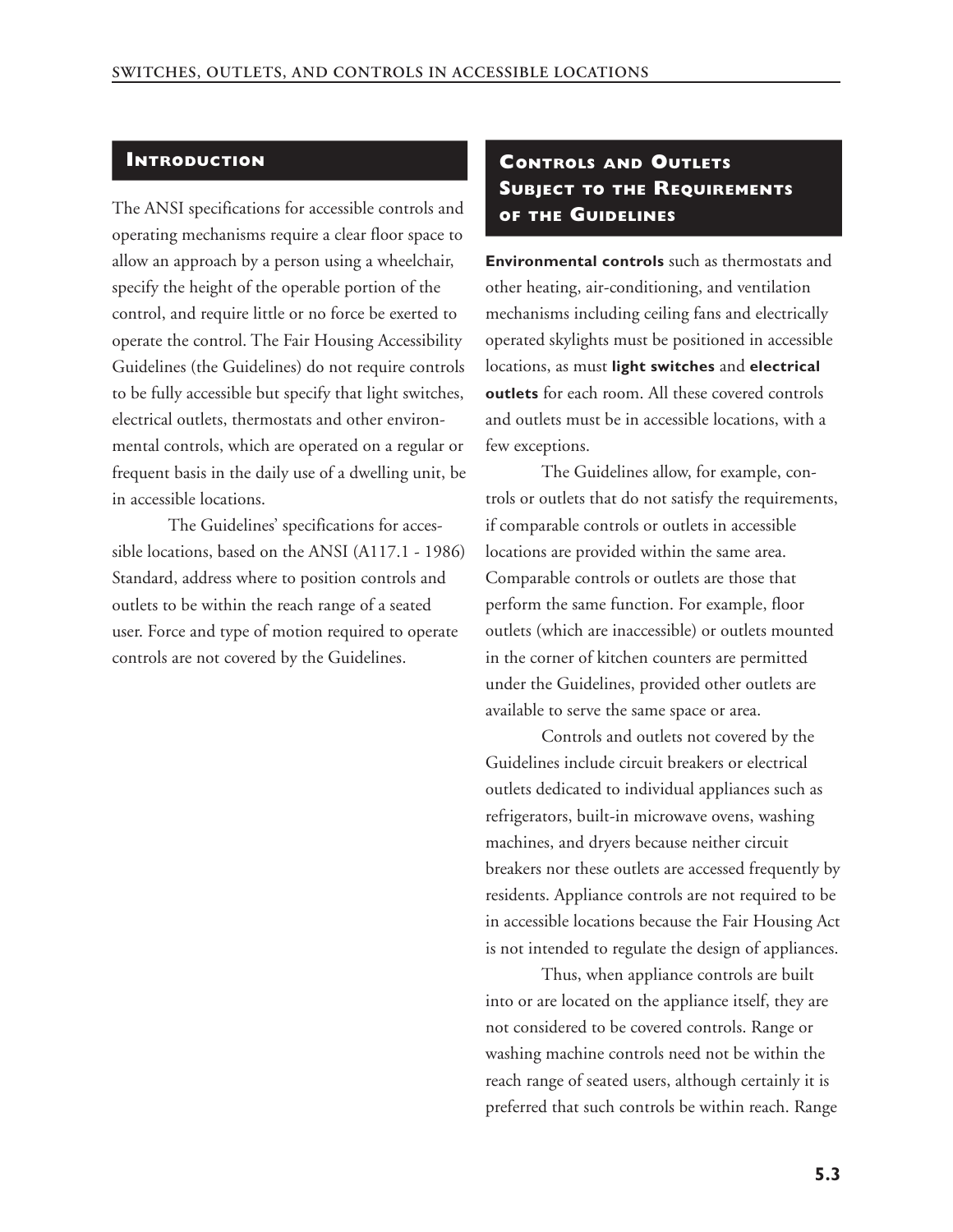hood fan and light controls, when mounted on the hood, are part of an appliance and are, therefore, not covered. However, if the range hood fan and light are wired to a separate switch on a wall or any location other than on the hood, range, or cooktop, then the control must be in an accessible location.

Garbage disposals do not fall under any of the categories of covered controls. The operating switch for a garbage disposal is not mounted on the appliance itself but is wired to another location. Although not a covered control, since garbage disposals are used frequently and since it is relatively simple to place operating switches for garbage disposals in accessible locations, it is recommended that it be done.

Emergency interrupt switches to mechanical systems such as furnaces or hot water heaters also are not covered by the Guidelines. However, it is recommended that such switches be in locations that can be reached from a seated position. Even when the mechanical system is located behind a narrow door in a small closet dedicated specifically to that purpose, it is recommended that the interrupt switch be positioned so it can be reached from outside the closet by a person using a wheelchair.

## **SWITCHES, OUTLETS, AND CONTROLS COVERED BY THE GUIDELINES**

- light switches for controlling all room circuit breakers lights • appliance controls
- 
- environmental controls
	- thermostats and controls for other heating, air-conditioning, and ventilation systems

#### **Covered Not Covered**

- 
- 
- electrical outlets outlets dedicated for specific appliances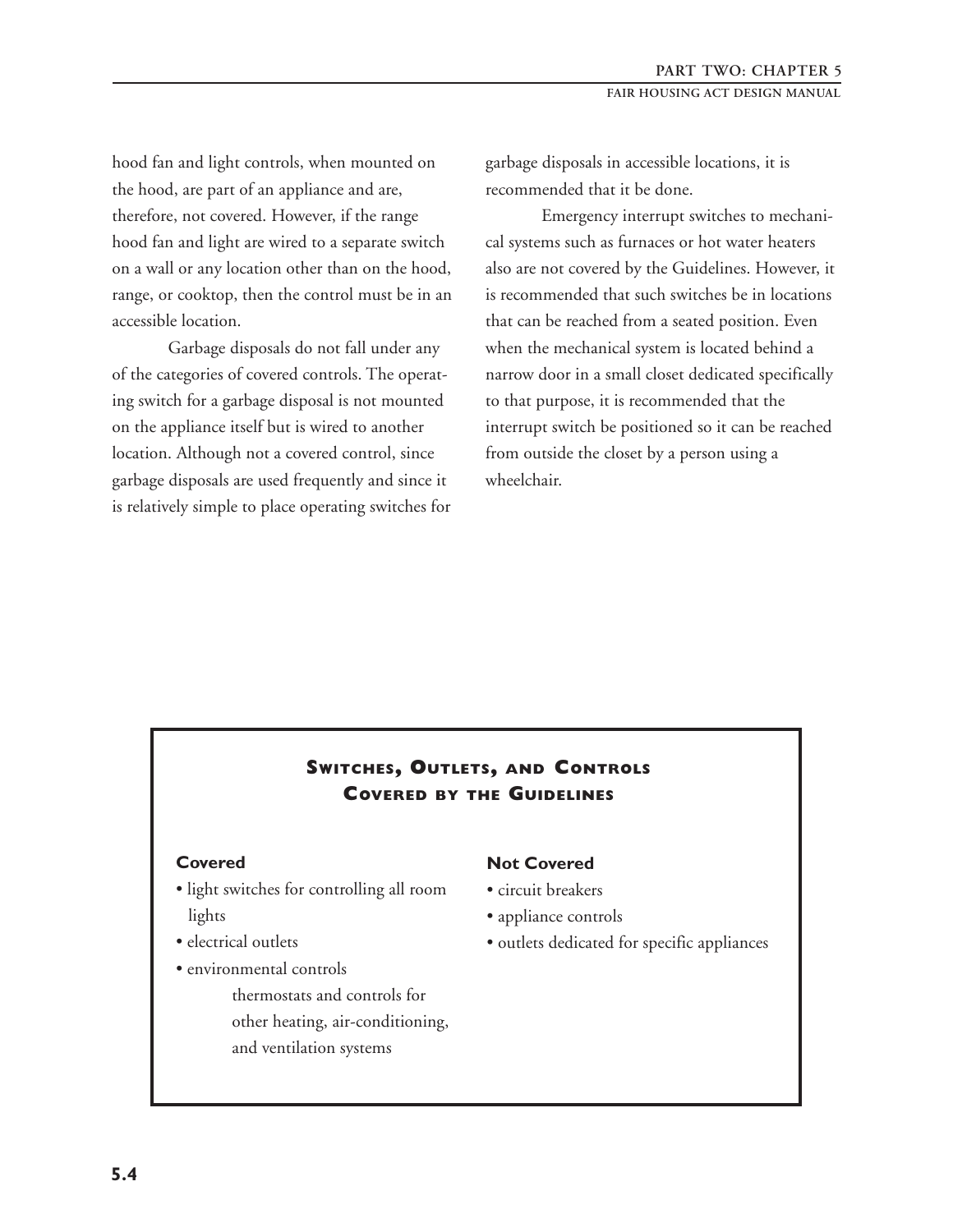### **ACCESSIBLE LOCATIONS**

The Guidelines contain height specifications for wall-mounted controls and outlets based upon the reach ranges of seated people given in the ANSI Standard. Typically ANSI and other accessibility standards present reach ranges for both forward and side reaches: **1.** where the user must reach over an obstruction, and **2.** where the user's approach is not restricted by an obstruction. One of these positions, a side reach from a parallel position without an obstruction, requires a 48-inch long clear floor space parallel and close to the wall so a user can get close enough to reach controls and

switches. Once a dwelling unit is furnished, sufficient room to execute such a parallel approach usually is not available; thus this specification was omitted from the Guidelines.

To accommodate all users in situations where there may or may not be a built-in counter, base cabinet, or other obstruction to interfere with reach, the Guidelines include specific requirements for mounting controls and switches so a person using a wheelchair can execute: **1.** a forward reach with no obstruction, **2.** a forward reach over an obstruction, and **3.** a side reach over an obstruction.



#### **Forward Reach From a Perpendicular Approach Side Reach from a Parallel Approach Included in Guidelines Not Included in Guidelines**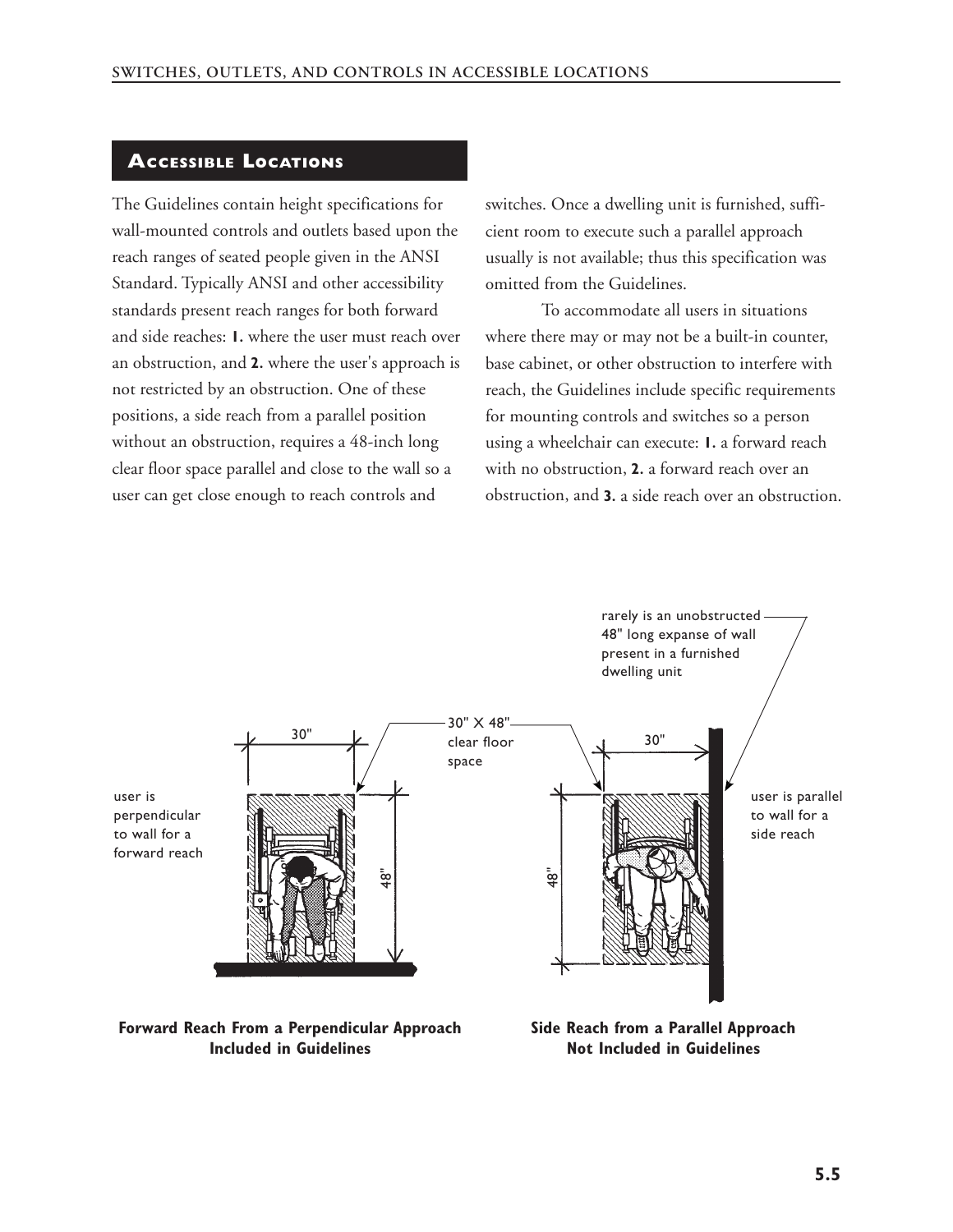## **FORWARD REACH WITH NO OBSTRUCTION**

Where there are no obstructions to interfere with the counter/obstruction to allow a person using a the reach of a person using a wheelchair, controls wheelchair to pull up and execute a forward reach and outlets may be mounted in a range from 15 to over the obstruction. 48 inches above the floor. There must be a clear floor space of 30 inches x 48 inches perpendicular to the wall, adjoining a 36-inch wide accessible route, to allow a person using a wheelchair to approach and get into position to execute a forward reach to the control or outlet. See Chapter 4: "Accessible Route into and Through the Covered Dwelling Unit."

Thermostats and other controls that must be read pose additional considerations. Even though people using wheelchairs may be able to execute a forward reach of 48 inches at a clear wall, they may have difficulty seeing the small numerals and indicators generally found on thermostats. A person using a wheelchair, when positioned perpendicular to a wall, must lean forward over his or her feet and knees making it difficult to get close enough to read small type. Therefore, it is to interfere critical that thermostats and similar controls that with reach must be read are mounted at or lower than 48 inches above the floor.

# **FORWARD REACH OVER AN OBSTRUCTION**

Controls and outlets may be positioned above obstructions (e.g. built-in shelves and countertops) and still be mounted in locations that are accessible. A minimum 30-inch wide clear knee space as deep as the reach distance, adjoining a 36 inch wide accessible route, must be available below





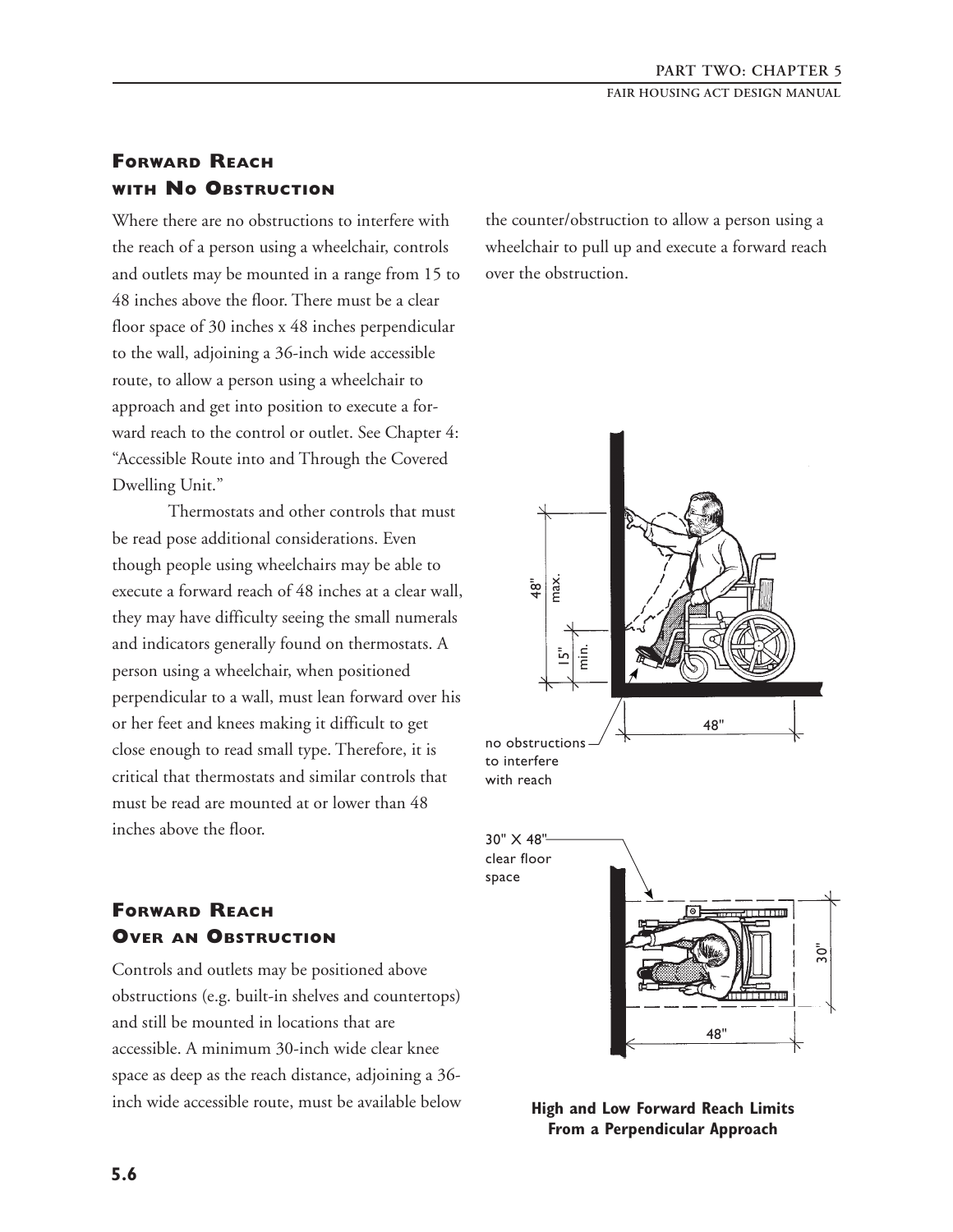For obstructions extending from 0 to 20 inches from the wall the maximum height for a control or outlet over the obstruction is 48 inches above the floor. Deeper shelves, extending 20 to 25 inches from the wall, reduce the maximum mounting height of controls and outlets to 44 inches. Controls and outlets mounted over obstructions

extending further than 25 inches are outside the reach range of people using wheelchairs and are not considered to be in accessible locations. However, HUD allows an industry tolerance of 1/2 inch to permit the installation of standard countertops that may project from the back wall for a maximum dimension of 25-1/2 inches.



**Maximum Forward Reach (From a Perpendicular Approach) over an Obstruction**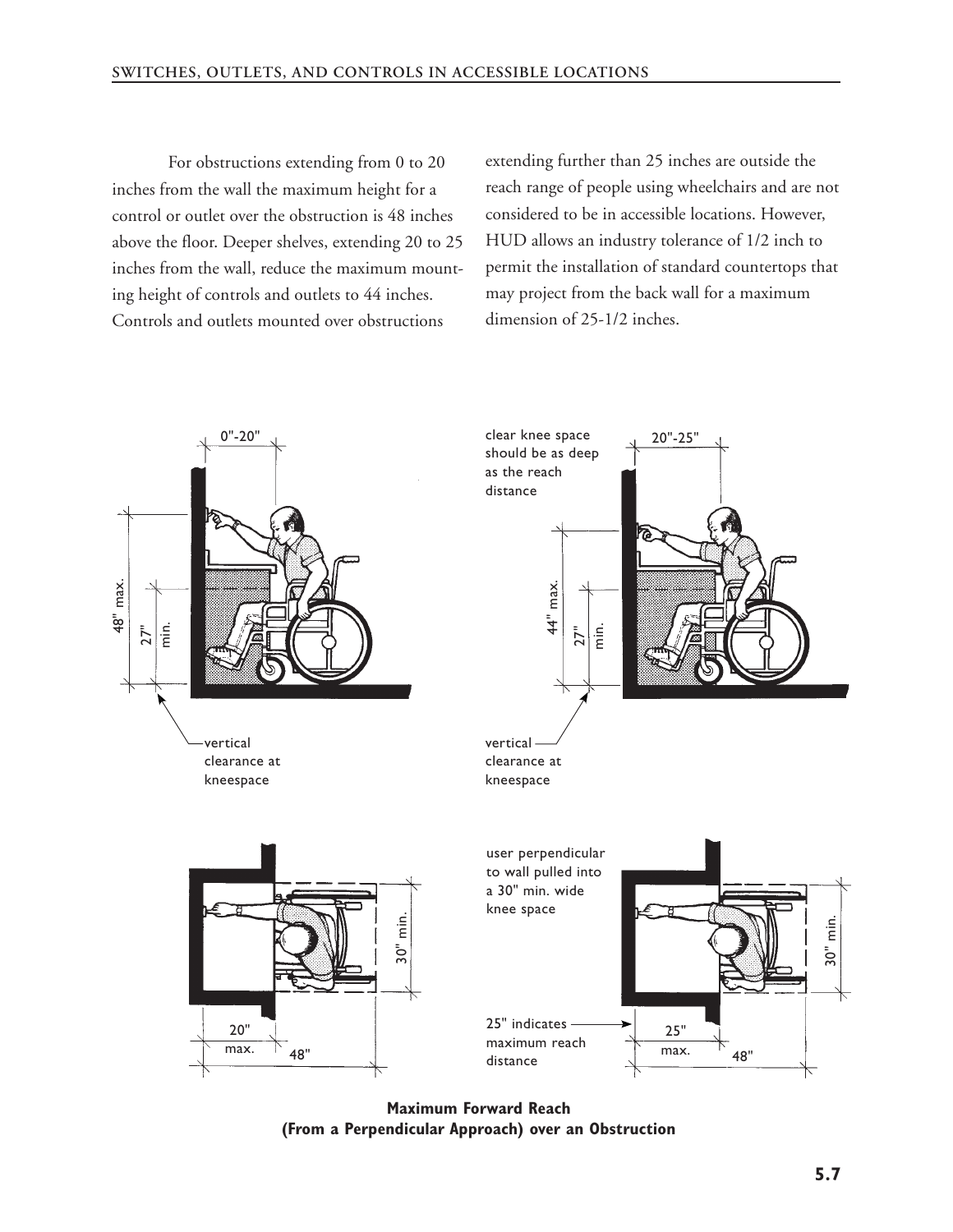# **SIDE REACH OVER AN OBSTRUCTION**

To reach controls and outlets mounted over base cabinets which lack knee space, a person using a wheelchair must be able to approach the cabinet from a position parallel to the cabinet and execute a side reach. This parallel position is made up of a 30-inch x 48-inch clear floor space adjoining a 36 inch wide minimum accessible route. When executing a side reach over a cabinet, the upper limit of the range is reduced to 46 inches.

Cabinet depth is limited to 24 inches. HUD permits use of a standard 24-inch deep cabinet with an additional extension of 1 to 1-1/2 inches for countertops for a maximum depth of 25-1/2 inches. If a built-in shelf, cabinet, or other obstruction must be deeper than 25-1/2 inches, then any switches, outlets, and controls that must be in accessible locations are not permitted to be installed over such deep surfaces. no kneespace **(From a Parallel Approach)** 

# **MOUNTING LOCATIONS FOR OUTLETS**  $\overline{\phantom{a}}$  mounted

For accessible controls and outlets, all operable parts must be within the ranges specified above. When electrical outlets are installed horizontally or vertically, duplex outlets must have both receptacles within the reach range. Measurements are made as illustrated below.



Countertop is shown at the typical kitchen height of 36". The drawing in the Guidelines (taken from ANSI Figure 6(c)), on which this drawing is based, gives this dimension as 34". The 34" dimension shown in the Guidelines is in no way intended to dictate counter heights in covered dwelling units.



**Electrical Outlets on Walls Over Cabinets Must Be a Minimum of 36" from a Corner**